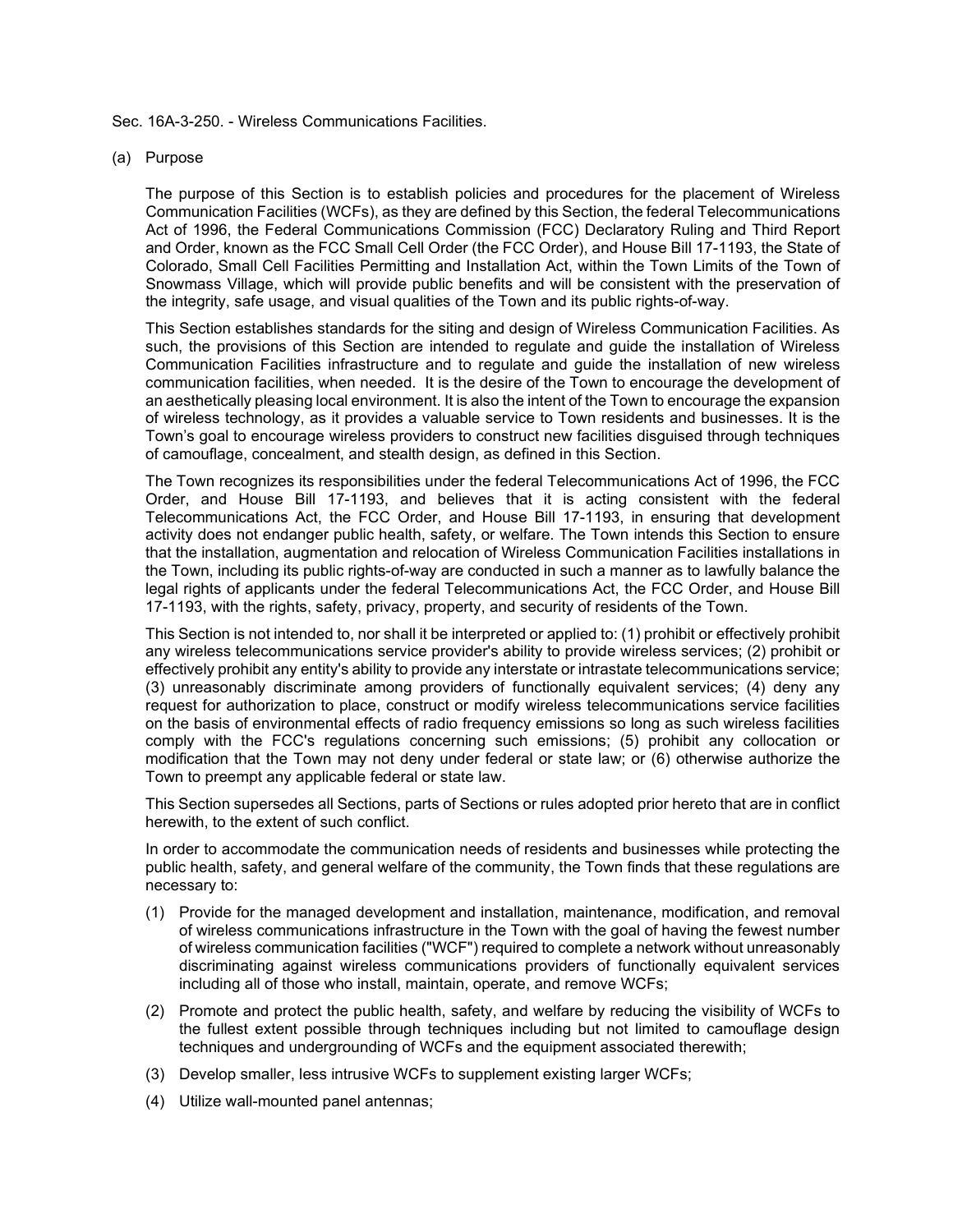- (5) Construct roof-mounted antennas only when wall-mounted antennas will not provide adequate service or are not otherwise feasible;
- (6) Locate alternative tower structures in a manner that minimizes the total number of towers needed throughout the community;
- (7) Promote the colocation of WCFs on new and existing sites, when visual impacts are minimized;
- (8) Locate antennas and towers, to the extent possible, in areas where the adverse impact on the community is minimized;
- (9) Enhance the ability of wireless communications service providers to provide such services to the community quickly, effectively, and efficiently;
- (10) Effectively manage WCFs in the right-of-way; and
- (11) Manage amateur radio facilities and over-the-air receiving devices in the Town.
- (b) Definitions.

All words used in this Section, except where specifically defined herein, shall carry their customary meanings when not inconsistent with the context. Definitions contained elsewhere in this Code shall apply to this Section unless modified herein.

*AASHTO* means the American Association of State Highway and Transportation Officials, which is a standards setting body that publishes specifications, test protocols, and guidelines that are used in highway design and construction throughout the United States. The association represents not only highways but air, rail, water, and public transportation as well.

*Accessory Wireless Equipment* means any equipment serving or being used in conjunction with a Wireless Communications Facility (WCF), including, but not limited to, utility or transmission equipment, power supplies, generators, batteries, cables, equipment buildings, cabinets and storage sheds, shelters or other structures.

*Administrative Review* means ministerial review of an Application by the Town relating to the review and issuance of a Permit, including review by the designated staff to determine whether the issuance of a Permit is in conformity with the applicable provisions of this Section and all Town Codes.

*Alternative Tower Structure* means man-made trees, clock towers, bell steeples, light poles, buildings, and similar alternative design mounting structures that are intended to be compatible with the natural setting and surrounding structures, and camouflage or concealment design techniques so as to make the presence of antennas or towers compatible with the surrounding area pursuant to this Section. This term also includes any antenna or antenna array attached to an Alternative Tower Structure and a Replacement Pole. A stand-alone Monopole in the Public Right-of-Way that accommodates Small Cell Wireless Facilities is considered an Alternative Tower Structure to the extent it meets the camouflage and concealment standards of this Section.

*Antenna* means any device used to transmit and/or receive radio or electromagnetic waves such as, but not limited to panel antennas, reflecting discs, microwave dishes, whip antennas, directional and non-directional antennas consisting of one (1) or more elements, multiple antenna configurations, or other similar devices and configurations. Exterior apparatus designed for telephone, radio, or television communications through the sending and/or receiving of wireless communications signals.

*Antenna, dish* means dish (parabolic or cylindrical) antennas used for microwave and satellite transmission and reception for commercial purposes. This definition shall not apply to wireless cable satellite dish antennas or dish antennas less than one (1) meter measured diagonally.

*Applicable Codes* means any Code drafted and adopted by the Town, including Chapter 11 - *Streets, Sidewalks and Public Property*, Chapter 16A - *Land Use and Development Code*, and Chapter 18 - *Building Regulations*, as well as uniform building, fire, safety, electrical, plumbing, Uniform Traffic Control or mechanical codes adopted by a recognized national code organization to the extent such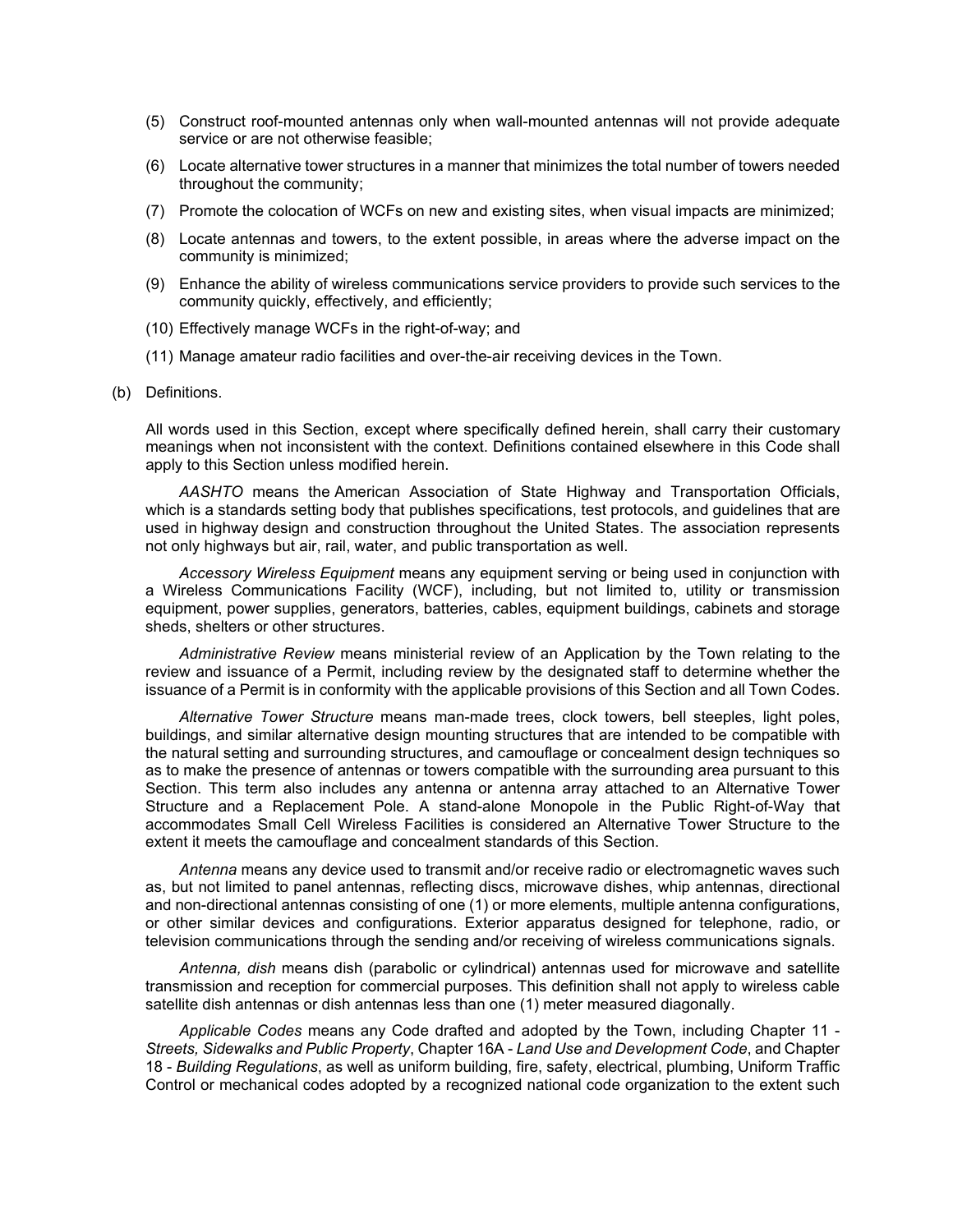codes have been adopted by the Town, including any amendments adopted by the Town, or otherwise are applicable in the jurisdiction.

*Applicant* means the person submitting an application that is proposing an action requiring review and approval by one or more of the sections in Section 16A-3-250 as well as other applicable sections of Town of Snowmass Village Code including Chapter 11 - *Streets, Sidewalks and Public Property*, Chapter 16A - *Land Use and Development Code*, and Chapter 18 - *Building Regulations*. An applicant may subsequently become the developer once approval is granted, and in this case the terms shall be interchangeable.

*Attached Wireless Facilities* means facilities affixed to a structure except optical fiber, wires, coaxial cable, and the mounting hardware used to attach optical fiber, wires, and coaxial cable. Examples of attached facilities include but are not limited to antennas, telephone boxes, power boxes, and other equipment boxes and cabinets on structures located*.* 

*Base Cabinet* means a cabinet at the base of a SCF that houses the Base Station.

*Base station* means:

- a. A structure or equipment at a fixed location that enables Federal Communications Commission ("FCC") licensed or authorized wireless communications between user equipment and a communications network. The definition of base station does not include or encompass a tower as defined herein or any equipment associated with a tower. Base station includes, without limitation:
	- 1. Equipment associated with wireless communications services such as private broadcast, and public safety services, as well as unlicensed wireless services and fixed wireless services such as microwave backhaul that, at the time the relevant application is filed with the Town pursuant to this Section has been reviewed and approved under the applicable zoning or siting process, or under another state or local regulatory review process, even if the structure was not built for the sole or primary purpose of providing such support; and
	- 2. Radio transceivers, antennas, coaxial or fiber-optic cable, regular and backup power supplied, and comparable equipment, regardless of technological configuration (including distributed antenna systems and small-cell networks) that, at the time the relevant application is filed with the Town pursuant to this Section has been reviewed and approved under the applicable zoning or siting process, or under another state or local regulatory review process, even if the structure was not built for the sole or primary purpose of providing such support.
- b. The definition of "base station" does not include any structure that, at the time the application is filed with the Town under Section 16A-3-250, *Wireless Communication Facilities*, does not support or house equipment described herein in Subparagraphs 1. and 2. of this definition.

*Camouflage, concealment, or camouflage design techniques* means a WCF which is camouflaged or utilizes camouflage design techniques when any measures are used in the design and siting of WCF's with the intent to minimize or eliminate the visual impact of such facilities to surrounding uses. A WCF site utilizes camouflage design techniques when it (i) is integrated as an architectural feature of an existing structure such as a cupola, or (ii) is integrated in an outdoor fixture such as a flagpole, or (iii) uses a design which mimics and is consistent with the nearby natural, or architectural features (such as an artificial tree) or is incorporated into or replaces existing permitted facilities (including without limitation, stop signs or other traffic signs or freestanding light standards) so that the presence of the WCF is not readily apparent.

*CDOT* means the Colorado Department of Transportation.

*Clear Zone* (as defined in AASHTO's Roadside Design Guide) means the total roadside border area, starting at the edge of the traveled way, available for safe use by errant vehicles. This area may consist of a shoulder, a recoverable slope, a non-recoverable slope, and/or a clear run-out area.

*Code* means the Snowmass Village Town Code.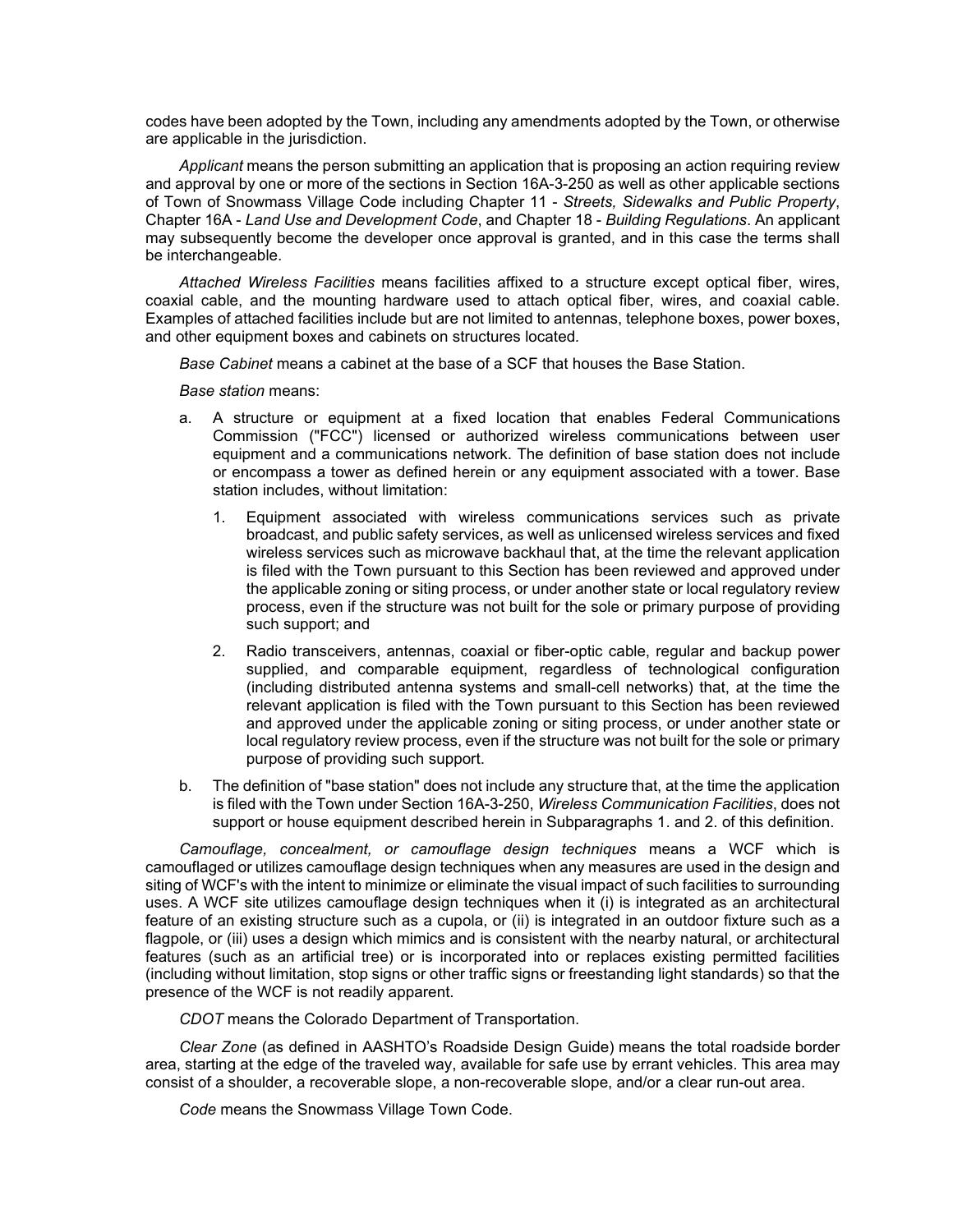*Collocation* means (1) mounting or installing a WCF on a pre-existing structure, and/or (2) modifying a structure for the purpose of mounting or installing a WCF on that structure. Provided that, for purposes of Eligible Facilities Requests, "Collocation" means the mounting or installation of transmission equipment on an Eligible Support Structure for the purpose of transmitting and/or receiving radio frequency signals for communications purposes.

*Development Code* means Chapter 16A of the Town Code, as amended.

*Director* means the Town's Community Development Director or designee.

*Eligible Facilities Request* means any request for modification of an Eligible Support Structure that does not Substantially Change the physical dimensions of such Eligible Support Structure involving: (i) collocation of new Transmission Equipment, (ii) removal of Transmission Equipment, or (iii) replacement and/or addition of Transmission Equipment*.*

*Eligible Support Structure* means any Tower or Base Station as defined in this Section, provided that it is existing at the time the relevant application is filed with the Town under this Section*.* 

*Existing Tower or Base Station* means a constructed Tower or Base Station is existing for purposes of this Section if it has been reviewed and approved under the applicable zoning or siting process, or under another State or local regulatory review process, provided that a tower that has not been reviewed and approved because it was not in a zoned area when it was built, but was lawfully constructed, is existing for purposes of this definition.

*Facilities* means any and all equipment, structures, materials or tangible components located in the rights-of-way and used to provide a service, including without limitation: all plants, whether inside or outside, fiber strands or optic lines, electronic equipment, amplification equipment, optic equipment, transmission and distribution structures, antennas of any type, lines, termination equipment, pipes, poles, ducts, mains, conduits, inner ducts, regenerators, repeaters, underground lines, vaults, manholes, pull boxes, splice closures, wires and cables, and all other like equipment, fixtures and appurtenances used in connection with transmitting, receiving, distributing, offering, and/or providing such service. Facilities shall include, as the context dictates, wireless communications facilities, as defined herein.

*FCC* means the Federal Communications Commission of the United States.

*FCC Small Cell Order or Order* means the FCC's [Declaratory Ruling and Third Report and Order,](https://docs.fcc.gov/public/attachments/FCC-18-133A1.pdf) WT Docket No. 17-79, WC Docket No. 17-84, FCC-18-133, released September 27, 2018, which is incorporated herein by this reference*.* 

*Height* means maximum height of the WCF, including antenna, above established finished grade measured at the base of the structure.

*House Bill 17-1193 or Act* means Colorado's [Small Cell Facilities Permitting and Installation Act,](https://leg.colorado.gov/sites/default/files/2017a_1193_signed.pdf) as amended, which became effective on July 1, 2017 and is incorporated herein by this reference.

*Macro Wireless Telecom Facility or Macrocell* means a cell in a mobile phone network that provides radio coverage served by a power cellular base station (tower). The antennas for macrocells are mounted on ground-based masts, rooftops, and other existing structures, at a height that provides a clear view over the surrounding buildings and terrain. The term macrocell is used to describe the widest range of cell sizes.

*Micro Cell Facility* means a small wireless facility that is no larger than 24 inches in length, 15 inches in width, 12 inches in height, and that has an exterior antenna, if any, that is no more than eleven inches in length.

*Monopole* means a single, freestanding pole-type structure supporting one or more antennas.

*Multi-User Facility* means a facility that is designed to accommodate two or more service providers.

*Ordinance* means Snowmass Village Land Use and Development Code Section 16A-3-250, *Wireless Communications Facilities*, as amended.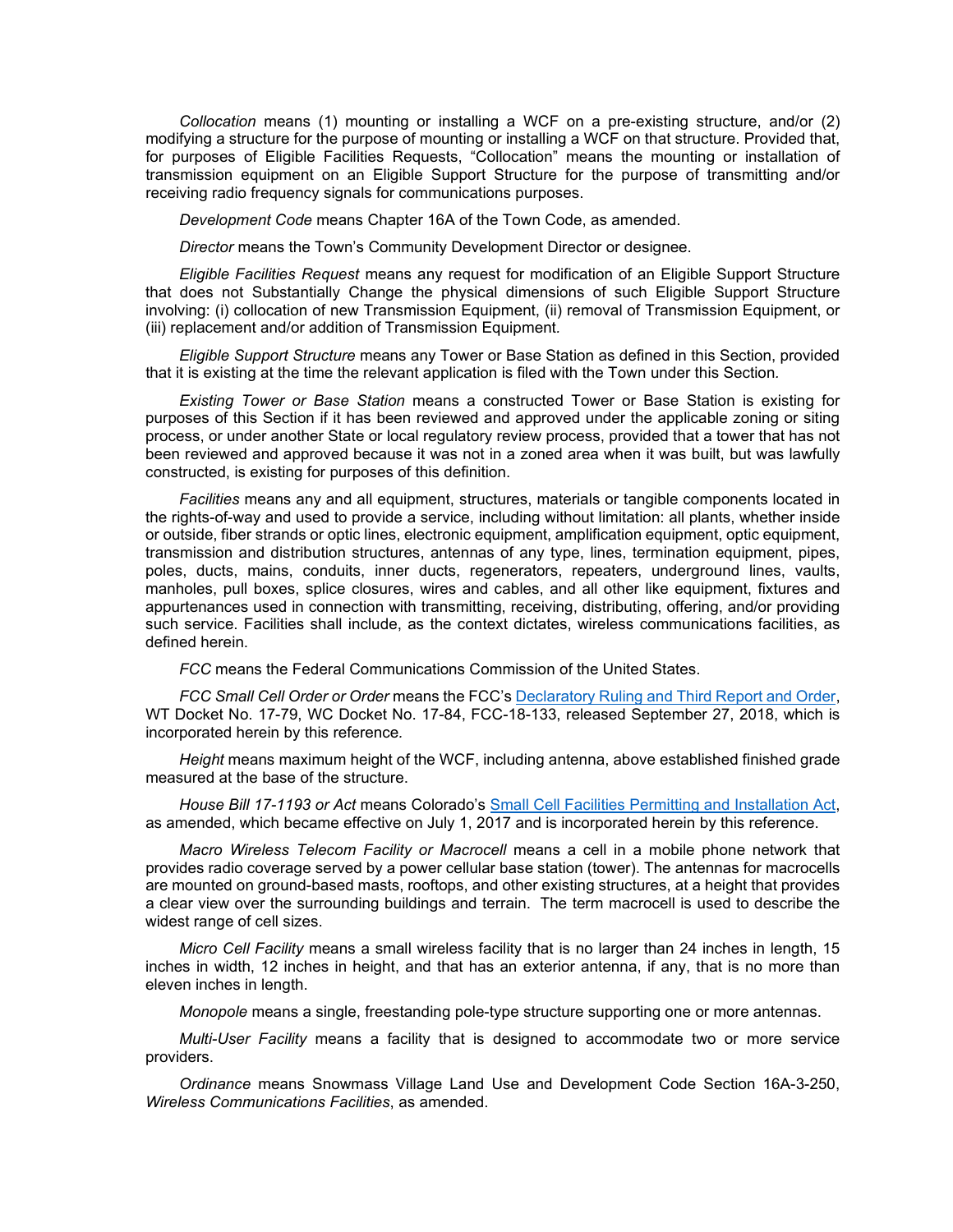*Ordinary Maintenance and Repair* means inspections, testing and/or repair that maintain functional capacity, aesthetic and structural integrity of a Communications Facility and/or the associated Support Structure, Pole or Tower, that does not require blocking, damaging or disturbing any portion of the Public ROW.

*Public right-of way* means any public way or public thoroughfare dedicated or devoted to public use, including street, highway, road, alley, lane, court, boulevard, sidewalk, public square, mall or like designation.

*Replacement Pole* means an Alternative Tower structure that is a newly constructed and permitted streetlight, flagpole, or other similar structure of proportions and of equal height to a preexisting pole or structure in order to support a WCF or Small Wireless Facility or to accommodate collocation and remove the pre-existing pole or structure.

*Roof-mounted wireless facility* means a wireless facility that is mounted on the roof or any rooftop appurtenance of a legally existing building or structure.

*Screening* means reducing the visibility of all wireless facilities equipment, including accessory equipment, from adjacent and nearby public rights-of-way and public or private properties by the use of fencing, landscaping, and/or berming, or in the case of wall-mounted or roof-mounted wireless facilities, the use of paint color selection, parapet walls, screen walls, and/or placing equipment in the structure.

*Site (for towers other than towers in the right-of-way and eligible support structures)* means the current boundaries of the leased or owned property surrounding the tower or eligible support structure and any access or utility easements currently related to the site. A site, for other towers in the right-ofway, is further restricted to that area comprising the base of the structure and to other related accessory equipment already deployed on the ground.

*Small cell facility or small wireless facility* or *SCF* (as defined in the FCC Order and the Act) means a WCF where each antenna is located inside an enclosure of no more than three (3) cubic feet in volume or, in the case of an antenna that has exposed elements, the antenna and all of its exposed elements could fit within an imaginary enclosure of no more than three (3) cubic feet; and primary equipment enclosures are no larger than seventeen (17) cubic feet in volume. The following associated equipment may be located outside of the primary equipment enclosure and, if so located, is not included in the calculation of equipment volume: electric meter, concealment, telecommunications demarcation box, ground-based enclosure, back-up power systems, grounding equipment, power transfer switch and cut-off switch.

*Structure* means anything constructed or erected with a fixed location below, on, or above grade, including, without limitation, service cabinets, junction boxes, foundations, fences, retaining walls, awnings, balconies, and canopies.

*Substantial change* means a modification that substantially changes the physical dimensions of an eligible support structure, which meets any of the following criteria:

- a. For towers other than alternative tower structures in the right-of-way, it increases the height of the tower by more than ten (10) percent or by the height of one (1) additional antenna array with separation from the nearest existing antenna not to exceed twenty (20) feet, whichever is greater; for other eligible support structures, it increases the height of the structure by more than ten (10) percent or more than ten (10) feet, whichever is greater;
- b. For towers other than towers in the right-of-way, it involves adding an appurtenance to the body of the tower that would protrude from the edge of the tower more than ten (10) feet, or more than the width of the tower structure at the level of the appurtenance, whichever is greater for eligible support structures, if it involves adding an appurtenance to the body of the structure that would protrude from the edge of the structure by more than five (5) feet;
- c. For any eligible support structure, if it involves installation of more than the standard number of new equipment cabinets for the technology involved, but not to exceed four (4) cabinets; or for towers in the right-of-way and base stations, it involves installation of any new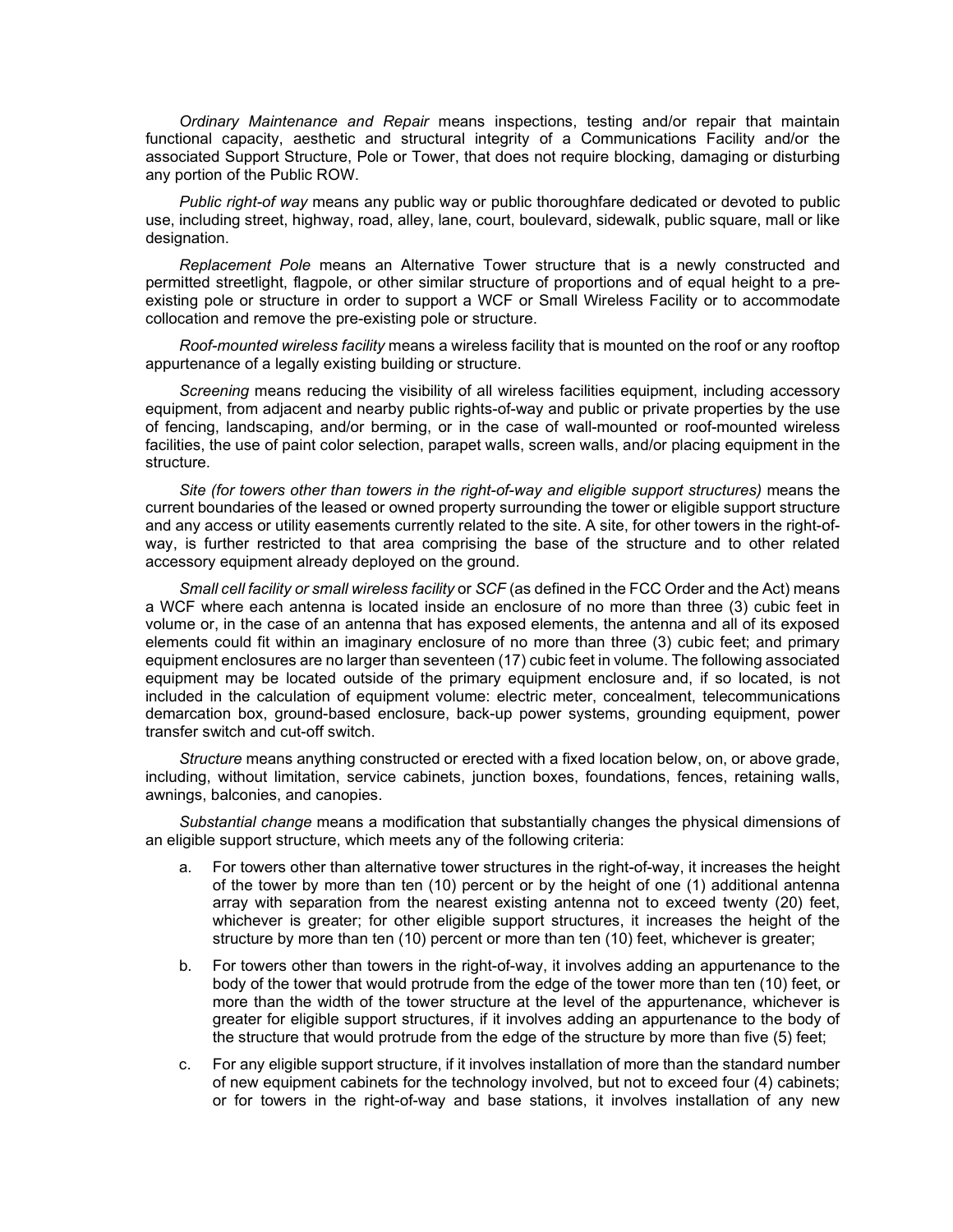equipment cabinets on the ground if there are no pre-existing ground cabinets associated with the structure, or else involves installation of ground cabinets that are more than ten (10) percent larger in height or overall volume than any other ground cabinets associated with the structure;

- d. For any eligible support structure, it entails any excavation or deployment outside the current site; or would impair the concealment elements of the eligible support structure; or
- e. For any eligible support structure, it does not comply with conditions associated with the siting approval of the construction or modification of the eligible support structure or base station equipment, unless the non-compliance is due to an increase in height, increase in width, addition of cabinets, or new excavation that would not exceed the thresholds identified in Paragraphs a., b., and c. of this definition; and
- f. For any eligible support structure, it does not comply with the generally applicable building, structural, electrical, and safety codes or with other laws codifying objective standards reasonably related to health and safety, or it does not comply with any relevant federal requirements.

*Telecommunications* means the transmission, between or among points specified by the user, of information of the user's choosing, without change in the form or content of the information as sent and received.

*Telecommunication service(s)* means the offering of telecommunications for a fee directly to the public, or to such classes of users as to be effectively available directly to the public, regardless of the facilities used.

*Telecommunication service provider* or *telecommunications applicant* means any provider of telecommunications services, except that such term does not include aggregators of telecommunications services (as defined in 47 U.S.C. Section 226).

*Telecommunication system* means the offering of telecommunications for a fee directly to the public, or to such classes of users as to be effectively available directly to the public, regardless of the facilities used. A system that provides both cable and telecommunications or information services may be considered both as a cable system and a telecommunications system pursuant to this Code.

*Toll* means a pause in the progression of the shot clock due to an incomplete application.

*TOSV* means the Town of Snowmass Village.

*Tower* means any structure that is designed and constructed primarily built for the sole or primary purpose of supporting one (1) or more any Federal Communications Commission ("FCC") -licensed or authorized antennas and their associated facilities, including structures that are constructed for wireless communications services including, but not limited to, private, broadcast, and public safety services, as well as unlicensed wireless services and fixed wireless services such as microwave backhaul, and the associated site. The term includes self-supporting lattice towers, guy towers or monopole towers. The term also includes radio and television transmission towers, microwave towers, common carrier towers, cellular telephone towers, alternative tower structures and such other similar structures.

*Town* means the Town of Snowmass Village, its citizens, representatives, and employees.

*Town Council* means the Snowmass Village Town Council.

*Town Manager* means the Snowmass Village Town Manager or designee.

*Transmission equipment* means equipment that facilitates transmission for any FCC licensed or authorized wireless communication service, including, but not limited to, radio transceivers, antennas, coaxial or fiber-optic cable, and regular and backup power supply. The term includes equipment associated with wireless communications services including, but not limited to, private, broadcast, and public safety services, as well as unlicensed wireless services and fixed wireless services such as microwave backhaul.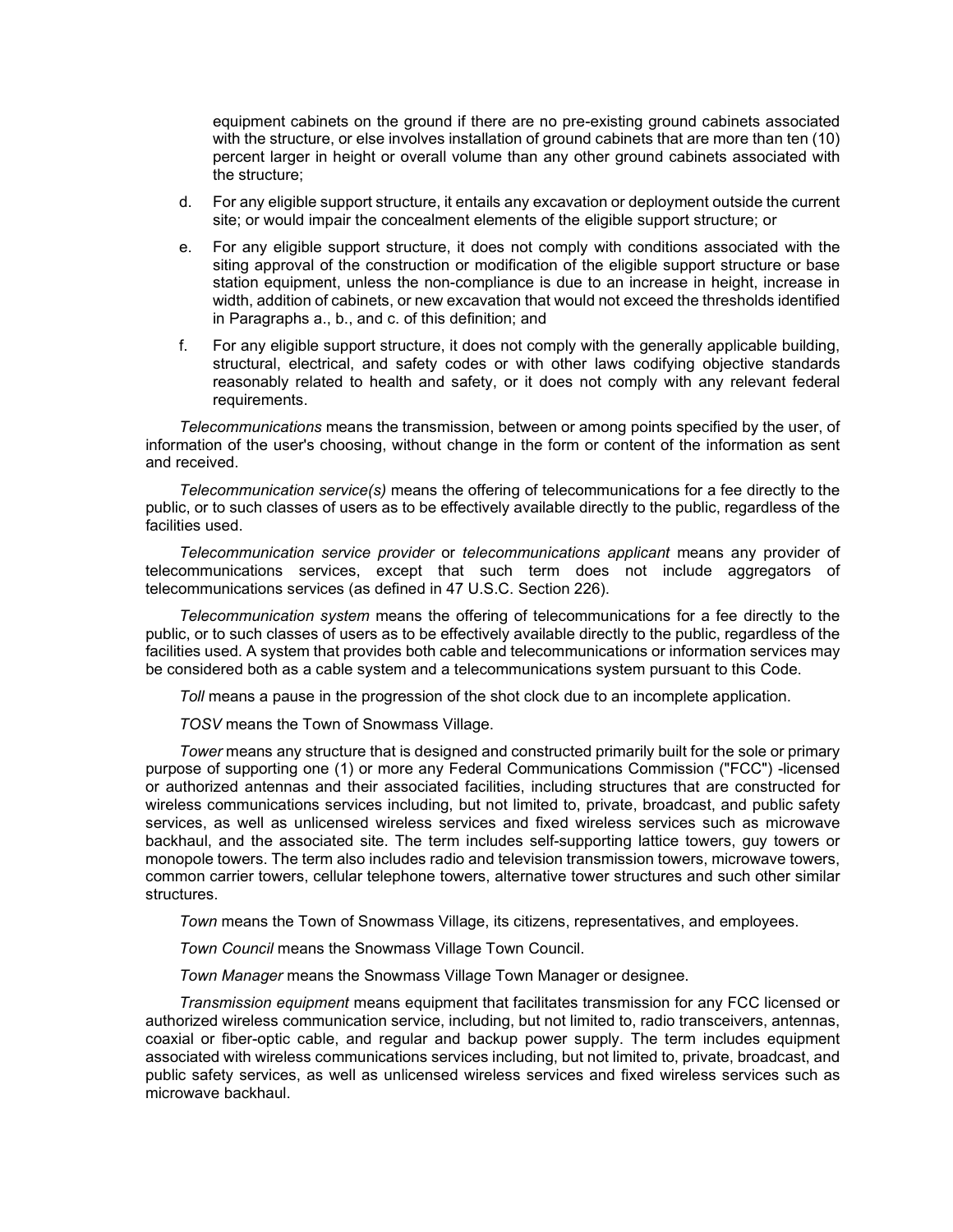*Unreasonable Interference* means any use of the Right-of-Way that disrupts or interferes with its use by the Town, the general public, or other person authorized to use or be present upon the Rightof-way, when there exists an alternative that would result in less disruption or interference. Unreasonable interference includes any use of the Right-of-way that disrupts vehicular, bike, or pedestrian traffic, any interference with public utilities, and any other activity that will present a hazard to public health, safety, or welfare. This shall also apply to any violation of the Americans with Disabilities Act.

*Wall-mounted wireless facility* means a WCF that is mounted and supported entirely on the wall of a legally existing building, including the walls of architectural features such as parapets, but does not include mechanical screens, chimneys and similar appurtenances.

*Wireless communications facility*, or *WCF* means a facility used to provide personal wireless services as defined at 47 U.S.C. Section 332(c)(7)(C); or wireless information services provided to the public or to such classes of users as to be effectively available directly to the public via licensed or unlicensed frequencies; or wireless utility monitoring and control services. A WCF does not include a facility entirely enclosed within a permitted building where the installation does not require a modification of the exterior of the building; nor does it include a device attached to a building, used for serving that building only and that is otherwise permitted under other provisions of the Code. A WCF includes an antenna or antennas, including without limitation, directional, omni-directional and parabolic antennas, base stations, support equipment, alternative tower structures, and towers. It does not include the support structure to which the WCF or its components are attached if the use of such structures for WCFs is not the primary use. The term does not include mobile transmitting devices used by wireless service subscribers, such as vehicle or hand-held radios/telephones and their associated transmitting antennas, nor does it include other facilities specifically excluded from the coverage of Section 16A-3-250, *Wireless Communication Facilities*.

- (c) Applicability
	- (1) All applications for the installation or development of WCFs and/or equipment must receive land use and development approval, building permits, and/or right-of-way permits, as applicable, prior to installation. Concurrent with the issuance of appropriate building and right-of-way permits, WCFs and/or equipment shall be reviewed for approval by the Community Development Director (and when applicable, the Town Engineer) in conformance with the provisions and criteria of this Section. WCFs and equipment subject to the provisions and criteria of this Section include without limitation, WCFs within the Public Rights of Way, cellular telephone, paging, enhanced specialized mobile radio (ESMR), personal communication services (PCS), commercial mobile radio service (CMRS) and other wireless commercial telecommunication devices and all associated structures and equipment including transmitters, antennas, monopoles, towers, masts and microwave dishes, cabinets and equipment rooms. All references made throughout this Section, to any of the devices to which this Section is applicable, shall be construed to include all other devices to which this Section is applicable.
	- (2) Exemptions. The requirements set forth in this Section shall not apply to:
		- a. Amateur radio antennas. Amateur radio antennas that are owned and operated by a federally licensed amateur radio station operator or are used exclusively for receive-only antennas; however, amateur radio antennas shall be subject to the other applicable requirements of Sections of Town Code.
		- b. Pre-existing WCFs. Any WCF for which a permit has been properly issued prior to the effective date of this Section, shall not be required to meet the requirements of this Section, other than the operational standards set forth in this Section. Changes and additions to preexisting WCFs (including trading out of antennas for an equal number of antennas) shall meet applicable operational standards set forth in this Section.
		- c. Miscellaneous antennas. Antennas used for reception of television, multi-channel video programming and radio such as over the air reception devices ("OTARD") antennas, noncommercial satellite dish antennae, radio and television transmitters and antennae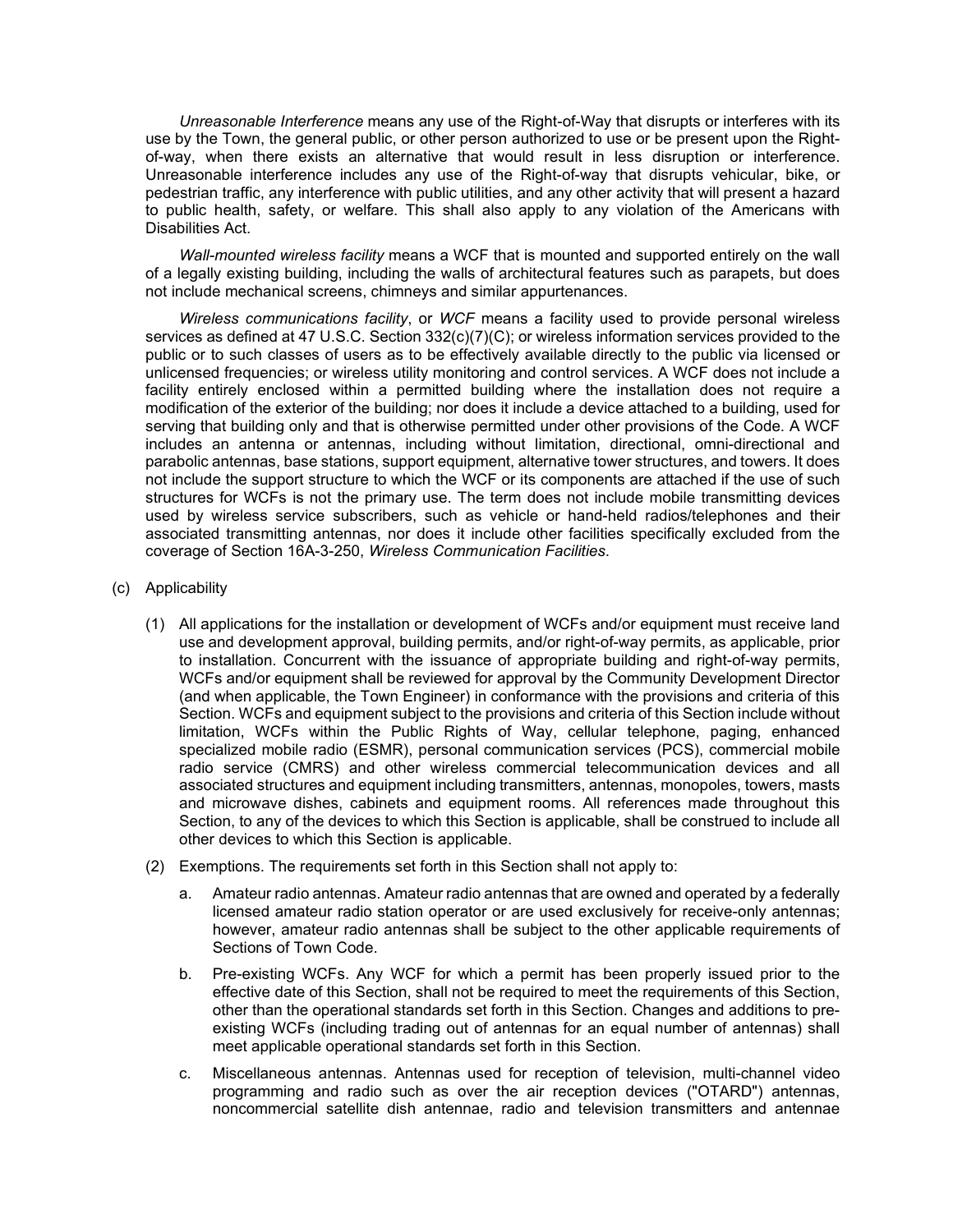incidental to residential use; however, such antennas shall be subject to the other applicable requirements of Sections of Town Code.

- d. A temporary wireless facility serving the general health, safety and welfare of the residents of the Town installed upon the declaration of a state of emergency by the federal, state, or local government or other written determination of need by the federal, state or local government.
- e. A temporary wireless facility installed for the purpose of providing sufficient coverage for a special event, subject to administrative approval by the Town.
- (d) Wireless Communications Facilities Design Guidelines

The Town Council adopts design guidelines, hereinafter referred to as the *Wireless Communications Facilities Design Guidelines* ("Design Guidelines"), which are incorporated into the Town of Snowmass Village Land Use and Development Code. The Design Guidelines set forth the design parameters to ensure safe and secure installation and minimize negative aesthetic impacts of wireless communications facilities installed on private property or in the public right-of-way. The Town may administratively revise, develop new, update, or amend the Design Guidelines as necessary to meet the goals of the Town.

- (e) Operational Standards
	- (1) Federal Requirements. All WCFs shall meet the current standards and regulations of the FAA, the FCC and any other agency of the federal government with the authority to regulate WCFs, including, without limitation, the requirement that WCFs shall not present a hazard to air navigation under Part 77, Federal Aviation, Federal Aviation Regulations. If such standards and regulations are changed, then the owners of the WCF shall bring such facility into compliance with such revised standards and regulations within the time period mandated by the controlling federal agency. Failure to meet such revised standards and regulations shall constitute grounds for the removal of the WCF at the WCF owner's expense.
	- (2) Signal Interference. All WCFs shall be designed and sited, consistent with applicable federal regulations, so as not to cause interference with the normal operation of radio, television, telephone and other communication services utilized by adjacent residential and non-residential properties; nor shall any such facilities interfere with any public safety communications. The Applicant shall provide a written statement from a qualified radio frequency engineer, certifying that a technical evaluation of existing and proposed facilities indicates no potential interference problems and shall allow the Town to monitor interference levels with public safety communications during this process. Additionally, the Applicant shall notify the Town at least ten calendar days prior to the introduction of new service or changes in existing service and shall allow the Town to monitor interference levels with public safety communications during the testing process.
	- (3) Radio Frequency Standards. All WCFs shall comply with federal standards for radio frequency emissions. The wireless provider shall certify that the WCF is in compliance with applicable FCC Maximum Permissible Exposure (MPE) regulations, by submitting a site-specific non-ionizing electromagnetic radiation (NIER) or electromagnetic energy (EME) report for the WCF equipment type and model being installed at the site that is endorsed by a radiofrequency engineer licensed in the State of Colorado, including a certification that the WCF complies with all radiation and electromagnetic standards. The report shall specify approach distances to the general public and occupational workers at the ground and antenna centerline levels. The report shall include instructions regarding powering off the equipment or contact information for a person who can power off the equipment. No significant changes to the power, location, RF emission patterns and/or emitting frequencies may be made without prior notification and approval. However, nonsubstantive changes, for example, in-kind replacements of transmitters of the same frequency, radiation patterns and power are permitted. The Town retains the right to independently verify the RF patterns as installed.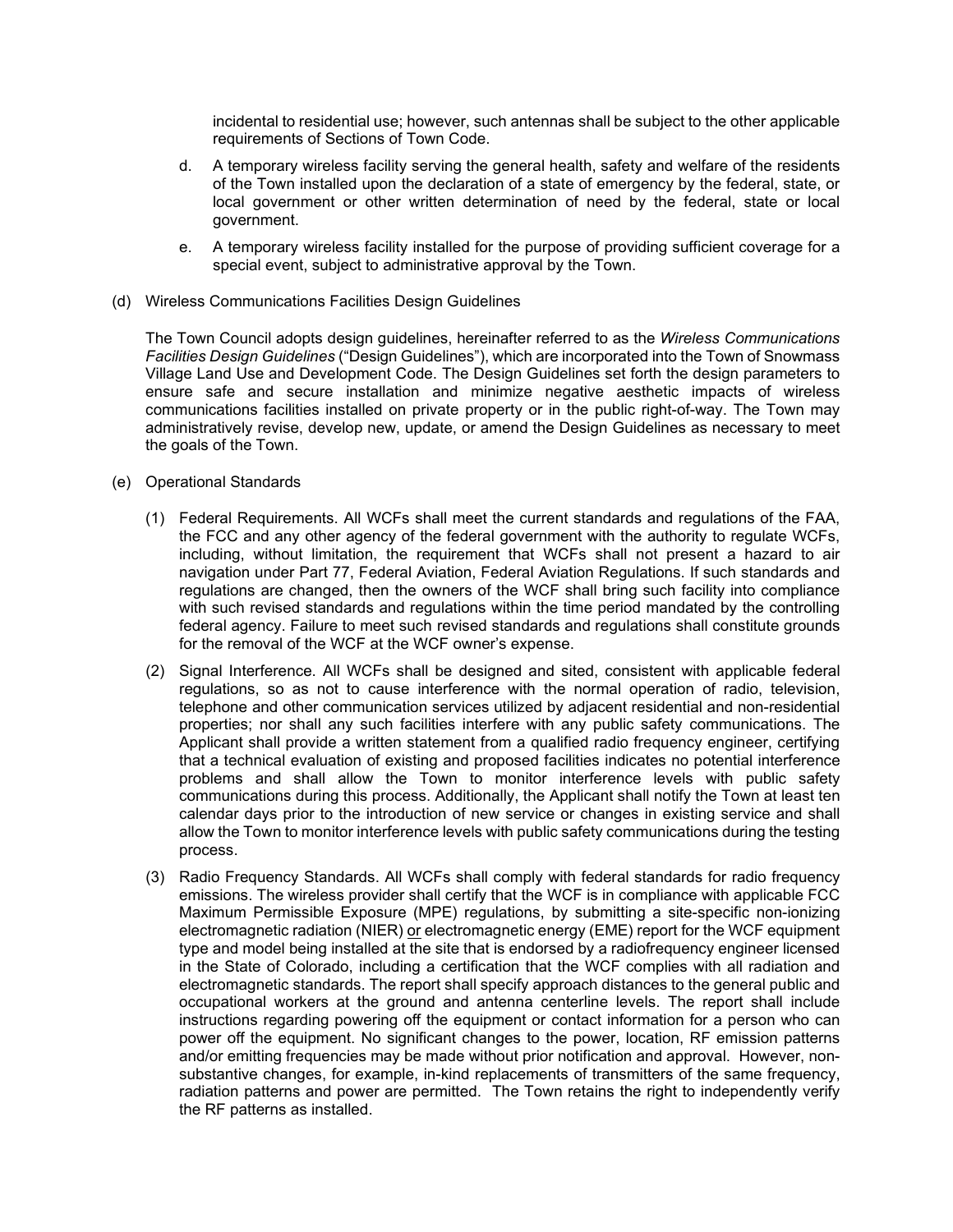- (4) Public Safety. The wireless provider shall comply with all applicable codes and local code provisions or regulations that concern public safety. Wireless Communication Facilities must not result in human exposure to radio frequency radiation in excess of applicable safety standards specified in [47 CFR Rule 1.1307\(b\).](https://www.govinfo.gov/content/pkg/CFR-2013-title47-vol1/pdf/CFR-2013-title47-vol1-sec1-1307.pdf) After transmitter and antenna system optimization, but prior to unattended operations of the facility, the wireless provider or its representative must conduct on-site post-installation RF emissions testing to demonstrate actual compliance with the [FCC](https://transition.fcc.gov/Bureaus/Engineering_Technology/Documents/bulletins/oet65/oet65.pdf) [OET Bulletin 65](https://transition.fcc.gov/Bureaus/Engineering_Technology/Documents/bulletins/oet65/oet65.pdf) RF emissions safety rules for general population/uncontrolled RF exposure in all sectors. For this testing, the transmitter shall be operating at maximum operating power, and the testing shall occur outwards to a distance where the RF emissions no longer exceed the uncontrolled/general population limit. The wireless provider shall submit documentation of this testing to the Town within ninety (90) days after installation of the facility. RF emissions testing shall be conducted annually, and the wireless provider shall submit documentation of this testing to the Town within ninety (90) days after the testing is completed.
- (5) License to Use. The Applicant may execute a license agreement (a.k.a. Master License Agreement) with the Town, granting a non-exclusive license to use the Public Right-of-Way. Attachment of WCFs on an existing streetlight pole or similar structure shall require written evidence of a license, or other legal right or approval, to use such structure by its owner.
- (6) Operation and Maintenance. To ensure the structural integrity of WCFs, the owner of a WCF shall ensure that it is maintained in compliance with the standards contained in applicable local building, safety, and engineering codes. If upon inspection, the Town concludes that a WCF fails to comply with such codes and constitutes a danger to persons or property, then, upon written notice being provided to the owner of the WCF, the owner shall have 30 days from the date of notice to bring such WCF into compliance. Upon good cause shown by the owner, the Town may extend such compliance period not to exceed 90 days from the date of said notice. If the owner fails to bring such WCF into compliance within said time period, the Town may remove such WCF at the owner's expense.
- (7) Abandonment and Removal. If a WCF has not been in use for a period of three months, the owner of the WCF shall notify the Town of the non-use and shall indicate whether re-use is expected within the ensuing three months. Any WCF that is not operated for a continuous period of six months shall be considered abandoned. The Town, in its sole discretion, may require an abandoned WCF to be removed. The owner of such WCF shall commence removal of the same within 30 days of receipt of written notice from the Town. If such WCF is not removed within said 30 days, the Town may remove it at the owner's expense and any approved permits for the WCF shall be deemed to have expired.

Additionally, the Town, in its sole discretion, shall not approve any new WCF application until the Applicant who is also the owner or operator of any such abandoned WCF has removed such WCF or payment for such removal has been made to the Town.

- (8) Hazardous Materials. No hazardous materials shall be permitted in association with WCFs, except those necessary for the operations of the WCF and only in accordance with all applicable laws governing such materials.
- (9) Collocation. No WCF owner or operator shall unreasonably exclude a telecommunications competitor from using the same facility or location. Upon request by the Town, the owner or operator shall provide evidence explaining why Collocation is not possible at a particular facility or site.
- (10) Compliance with Applicable Law.

Notwithstanding the approval of an application for new WCFs or Eligible Facilities Request as described herein, all work done pursuant to WCF applications must be completed in accordance with all applicable building, structural, engineering, electrical, and safety requirements as set forth in the Town's Municipal Code and any other applicable laws or regulations. In addition, all WCF applications shall comply with the following: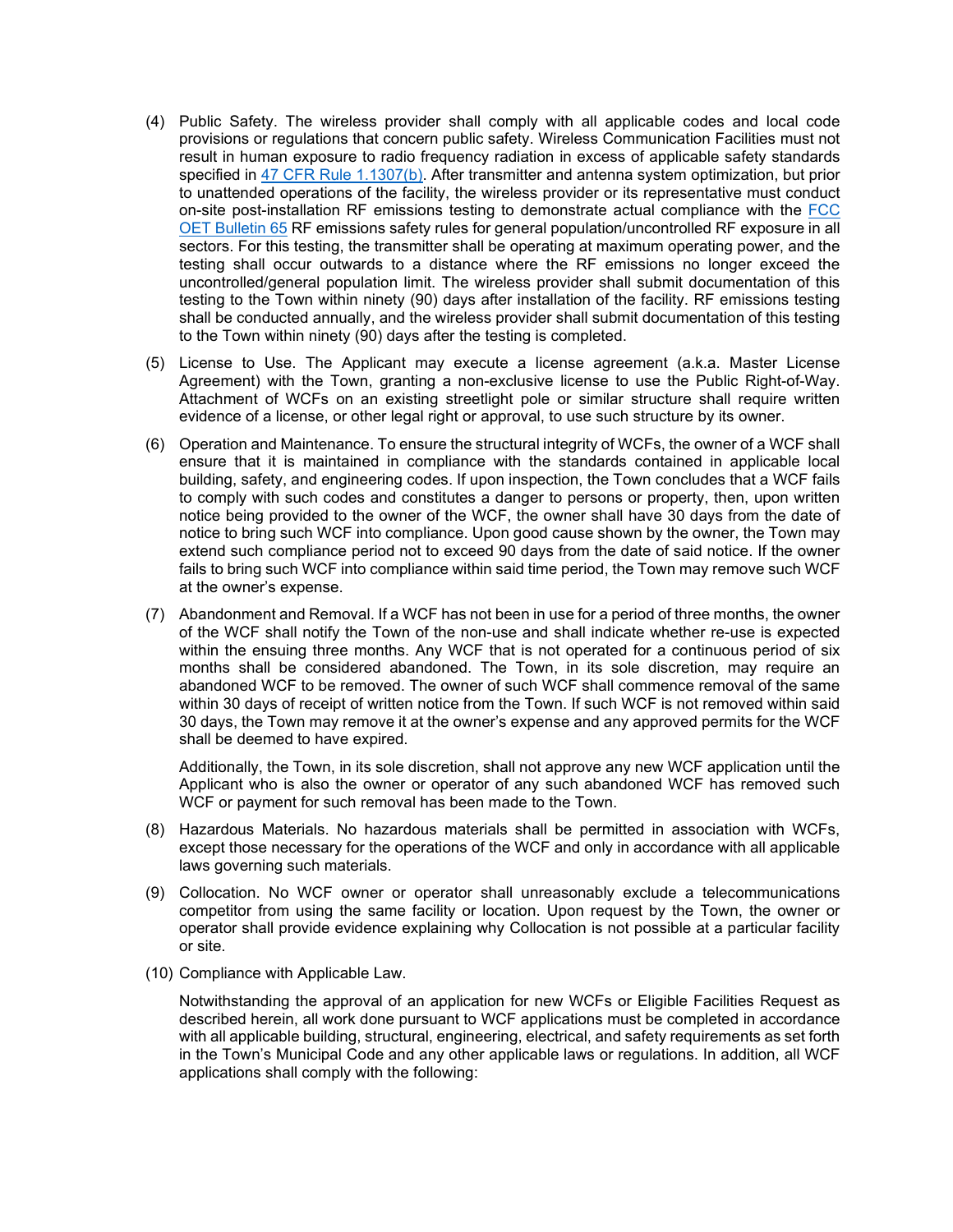- a. Comply with any permit or license issued by a local, state, or federal agency with jurisdiction of the WCF;
- b. Comply with easements, covenants, conditions and/or restrictions on or applicable to the underlying real property;
- c. Be maintained in good working condition and to the standards established at the time of application approval; and
- d. Remain free from trash, debris, litter, graffiti, and other forms of vandalism. Any damage shall be repaired as soon as practicable, and in no instance more than ten calendar days from the time of notification by the Town or after discovery by the owner or operator of the Site. Notwithstanding the foregoing, any graffiti on WCFs located in the Public Rights-of-Way or on Public Property may be removed by the Town at its discretion, and the owner and/or operator of the WCF shall pay all costs of such removal within 30 days after receipt of an invoice from the Town.

## (f) Review Procedures

No new wireless facility shall be constructed, and no collocation or modification to any existing wireless facility may occur except after submittal of an application and approval by the Town to ensure compliance with the applicable provisions of the Town's Land Use and Development Code and Municipal Code. All work done pursuant to wireless facility applications must be completed in accordance with all applicable building and safety requirements and any other applicable regulations. The review process varies according to the type and location of the proposed facility. The review process is intended to ensure that the facility will be designed and sited in a manner that complies with the provisions on this Section and uses the *Wireless Communications Facilities Design Guidelines* in such a way to minimize negative impacts on surrounding property.

(1) Review Procedures for certain WCFs, including Base Stations, Alternative Tower Structures, and Alternative Tower Structures within Public Rights-of-Way, but excepting Eligible Facilities Requests, and Small Cell Facilities in the Right-of-Way.

In all zone districts, applications for these WCF facilities shall be reviewed by the Town for conformance to this Section and using the *Wireless Communications Facilities Design Guidelines*. For WCFs in the rights-of-way, except for Small Cell Facilities in the Right-of-Way, that are found to have a significant visual impact (e.g., obstructing views), be incompatible with the structure or surrounding area, or not meet the intent of these provisions, the Town may refer the application to the Planning Commission, as applicable, for a Special Review determination.

(2) Review Procedures for Towers.

In all zone districts, Towers, other than those defined or excepted in paragraph 16A-3-250(f)(1) above, must apply for Special Review approval. These WCFs shall be reviewed for conformance using the procedures set forth in paragraph 16A-3-250(f)(11). All applications for Towers shall demonstrate that other alternative design options, such as using Base Stations or Alternative Tower Structures, are not viable options as determined by the Town.

- (3) Review Procedures for Eligible Facilities Requests.
	- a. In all zone districts, Eligible Facilities Requests shall be considered a permitted use, subject to administrative review. The Town shall prepare, and from time-to-time revise, and make publicly available, an application form which shall require submittal of information necessary for the Town to consider whether an application is an Eligible Facilities Request. Such required information may include, without limitation, whether the project:
		- 1. Constitutes a Substantial Change; or
		- 2. Violates a generally applicable law, regulation, or other rule codifying objective standards reasonably related to public health and safety.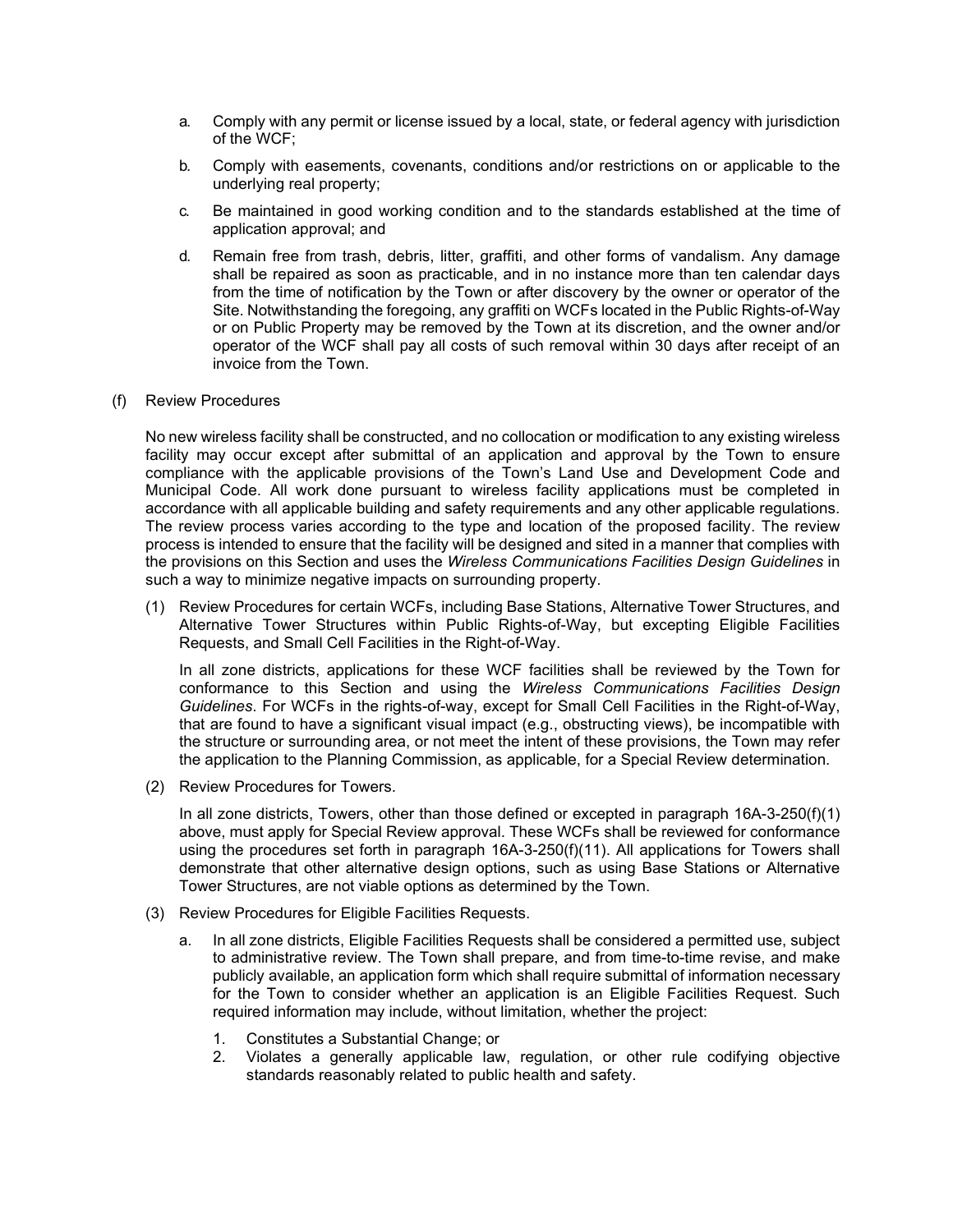- b. Upon receipt of an application for an Eligible Facilities Request pursuant to this Section, the Town shall review such application to determine whether the application so qualifies.
- c. Timeframe for Review. Subject to the tolling provisions of subparagraph (d) below, within 60 calendar days of the date on which an applicant submits a complete application seeking approval under this subsection, the Town shall approve the application unless it determines that the application is not covered by this Subsection, or otherwise in non-conformance with applicable codes.
- d. Tolling of the Timeframe for Review. The 60-day review period begins to run when the application is filed, and may be tolled only by mutual agreement of the Town and the applicant, or in cases where the Town determines that the application is incomplete:
	- 1. To toll the timeframe for incompleteness, the Town must provide written notice to the applicant within thirty (30) days of receipt of the application, specifically delineating all missing documents or information required in the application;
	- 2. The timeframe for review begins running again the following business day after the applicant makes a supplemental written submission in response to the Town's notice of incompleteness; and
	- 3. Following a supplemental submission, the Town will notify the applicant within ten (10) days that if the supplemental submission did not provide the information identified in the original notice delineating missing information. The timeframe is tolled in the case of second or subsequent notices pursuant to the procedures identified in paragraph (1) of this subsection. In the case of a second or subsequent notice of incompleteness, the Town may not specify missing information or documents that were not delineated in the original notice of incompleteness.
- e. Failure to Act. In the event the Town fails to act on a request seeking approval for an Eligible Facilities Request under this Section within the timeframe for review (accounting for any tolling), the request shall be deemed granted. The request becomes effective when the applicant notifies the Town in writing after the review period has expired (accounting for any tolling) that the application has been deemed granted.
- f. Interaction with Telecommunications Act Section 332(c)(7). If the Town determines that the applicant's request is not an Eligible Facilities Request as delineated in this Section, the presumptively reasonable timeframe under Section 332(c)(7) of the Telecommunication Act, as prescribed by the FCC's Shot Clock order, will begin to run from the issuance of the Town's decision that the application is not a covered request. To the extent such information is necessary, the Town may request additional information from the applicant to evaluate the application under Section 332(c)(7) reviews.
- (4) Review Procedures for Small Cell Facilities in the Public Right-of-Way.
	- a. The Town shall prepare, and from time-to-time revise, and make publicly available, an application form which shall require submittal of information necessary for the Town to consider whether an application is a Small Cell Facility in the public right-of-way request.
	- b. Small Cell Facilities in the public right-of-way may be approved pursuant to a Master License Agreement or similar form of authorization or individually in accordance with the provisions of this subsection.
	- c. Within ten (10) days of receipt of the application, the Town shall provide written comments to the applicant determining completeness of the application and setting forth any modifications required to complete the application to bring the proposal into full compliance with the requirements of this Section.
	- d. The Town shall review the completed application for conformance with the provisions in this Section and may approve or deny an application administratively within 90 days of the date the application is submitted for new stand-alone facilities or 60 days for facilities collocated on Town infrastructure.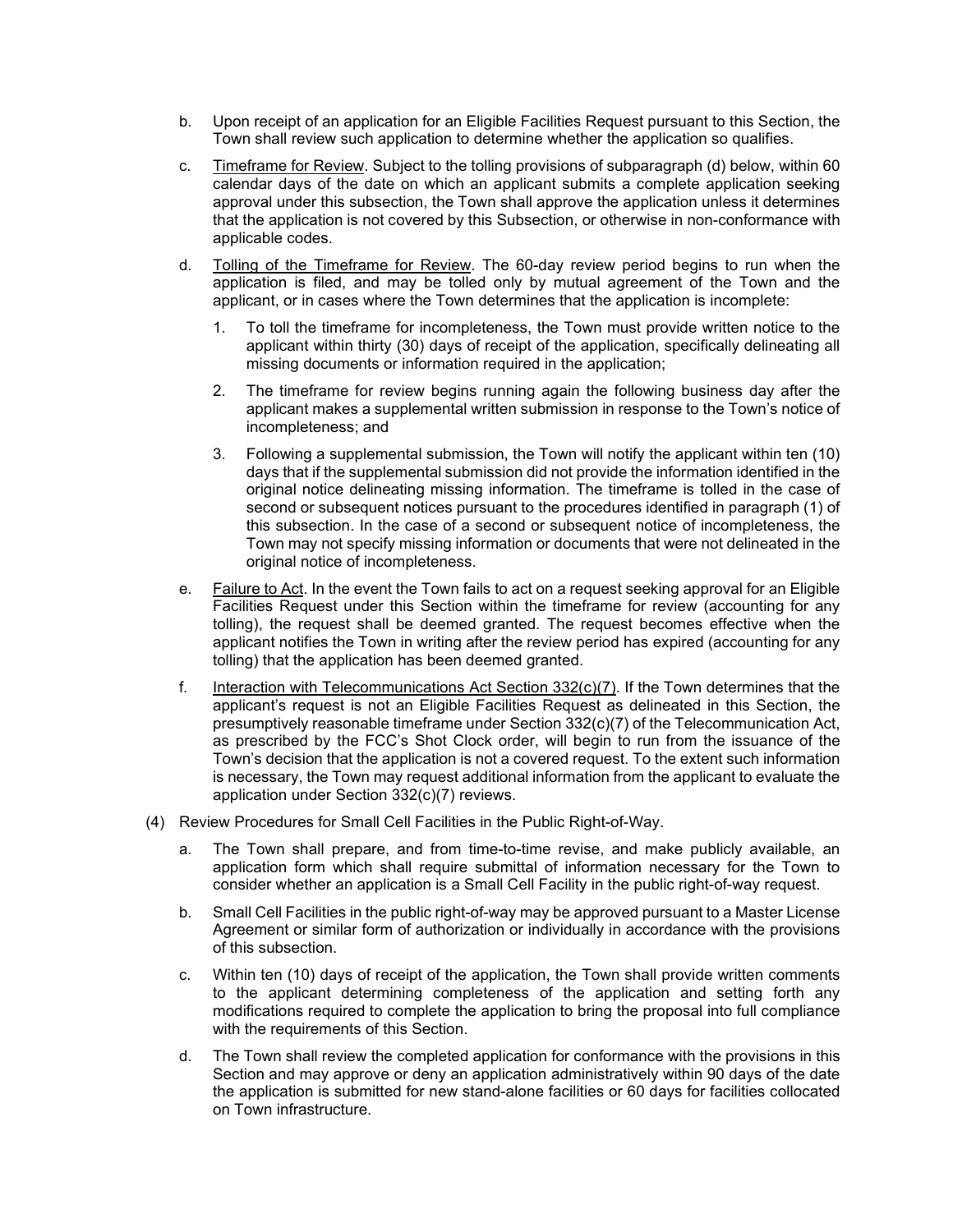- 1. To toll the timeframe for incompleteness, the Town must provide written notice to the Applicant within ten (10) days of receipt of the application, specifically delineating all missing documents or information required in the application;
- 2. The timeframe for review resets to zero (0) when the Applicant makes a supplemental written submission in response to the Town's notice of incompleteness; and
- 3. Following a supplemental submission, the Town will notify the Applicant within ten (10) days that the supplemental submission did not provide the information identified in the original notice delineating missing information. The timeframe is tolled in the case of second or subsequent notices pursuant to the procedures identified in paragraph (1) of this subsection. In the case of a second or subsequent notice of incompleteness, the Town may not specify missing information or documents that were not delineated in the original notice of incompleteness.
- e. Consolidated applications. The Town shall allow a wireless provider to file a consolidated application for small cell facilities and receive a single approval for the consolidated application. The Town's denial of any individual small cell facility is not a basis to deny the application as a whole or any other small cell facility incorporated within the consolidated application.
- (5) General.

Except for applications under subsections (3) and (4) above, pursuant to Section 16A-5-30, the applicant shall conduct a pre-application conference with Town staff. Town staff shall then prepare a pre-application summary describing the submission requirements and any other pertinent land use and development material, the fees associated with the reviews and the review process in general. A pre-application conference is not required, but is strongly recommended, for Eligible Facility Requests or Small Cells in the Right-of-Way.

(6) Administrative review.

Except for applications under subsections (3) and (4) above, after the pre-application summary is received by the applicant, said applicant shall prepare an application for review and approval by staff. In order to proceed with additional land use and development reviews or obtain a development order, the Town shall find the submitted development application consistent with the provisions, requirements and standards of this Section and the *Wireless Communications Facilities Design Guidelines*.

(7) Decision.

Any decision to approve, approve with conditions, or deny an application for a WCF, shall be in writing and supported by substantial evidence in a written record. The applicant shall receive a copy of the decision.

(8) Appeal of Decision.

The Community Development Director may apply reasonable conditions to the approval as deemed necessary to ensure conformance with applicable review criteria in the *Wireless Communications Facilities Design Guidelines*. If the Community Development Director determines that the proposed WCFs and equipment do not comply with the review criteria and denies the application or the applicant does not agree to the conditions of approval determined by the Community Development Director, the applicant may apply for special review (Town Code Section 16A-5-230) by the Planning Commission and such application must be made within fifteen (15) calendar days of the day on which the Community Development Director's decision is rendered. All appeals shall require public hearings and shall be noticed by the applicant in accordance with Section 16A-5-60 of this Code.

(9) Building Permit.

A Building Permit application shall be submitted concurrently with the Development Application. Depending on the nature of project, a full Building Permit may be necessary, or, as would be the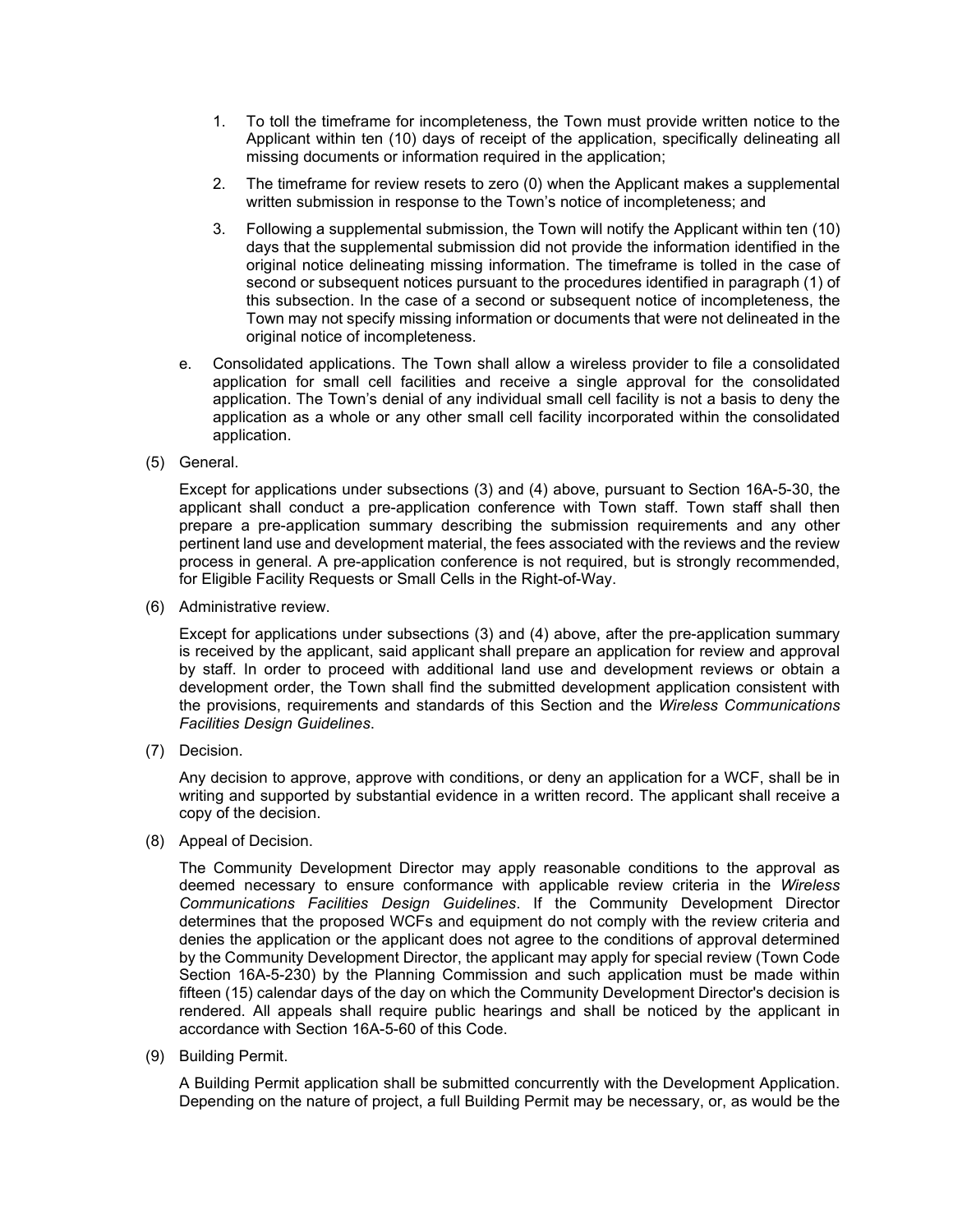case for most Eligible Facilities Requests, an Electrical Permit. A contractor for the proposed work must be identified with the submitted application. A Building or Electrical Permit without an identified contractor will be deemed incomplete – and the application will be tolled until the contractor is identified.

(10) Right of Way Permit.

For all facilities located in the public right-of-way, a Right of Way Permit application shall be submitted concurrently with the Development Application. A contractor for the proposed work must be identified with the submitted application. A Right-of-Way permit without an identified contractor will be deemed incomplete – and the application will be tolled until the contractor is identified. Additionally, an Electrical Permit shall be required for any installation that involves line voltage.

(11) Special review.

An application requesting a variance from the review standards as set forth in this Section and the *Wireless Communications Facilities Design Guidelines* (except for Eligible Facilities Requests) or an appeal of a determination made by the Community Development Director, shall be processed as a special review in accordance with the common development review procedures set forth in Town Code Section 16A-5-20, and the Special Review Section 16A-5-230 of Town Code. The special review shall be considered at a public hearing for which notice has been posted and mailed, pursuant to Section 16A-5-60. The review shall be by the Planning Commission.

(g) Application Contents.

An application for approval of new WCFs and modified or additional WCFs, Eligible Facilities Requests, and Small Cell Facilities Requests shall comply with the submittal requirements applicable to all Development Reviews pursuant to Town Code Section 16A-5-20 - *Overview of Common Development Review Procedure*. Additionally, depending on their nature, required Building, Electrical, and/or Right-of-Way permits shall be submitted concurrent to the Development Application. Please note that pursuant to Section 16A-5-30 of the Town's Code, a pre-application conference is not required, but is strongly recommended, for Eligible Facility Requests or Small Cells in the Right-of-Way.

Pursuant to Town Code *Section 16A-5-40*, a WCF development application for a WCF not located in the public right-of-way may only be submitted to the Planning Department by the owner, or any other person having a recognized interest in the land for which the development is proposed, or their authorized agent. If the applicant is not the owner of the land, or is a contract purchaser of the land, the applicant shall submit a letter signed by the owner consenting to the submission of the application. If the applicant is not the sole owner of the land, the applicant shall submit a letter signed by the other owners, or an association representing the owners, consenting to or joining in the development application.

Also, Pursuant to Town Code *Section 16A-5-40*, the development application shall include the information and materials specified for that particular type of application in the applicable Section of Article V of Chapter 16A of the Town's Code. In addition, all development applications shall, at a minimum, include the following information and materials:

- (1) Name, address, telephone number and power of attorney. The applicant's name, address and telephone number. If the applicant is to be represented by an agent, a letter signed by the applicant granting power of attorney to the agent shall be submitted, authorizing the agent to represent the applicant and stating the representative's name, address and phone number.
- (2) Legal description. The legal description and street address, if such exists, of the parcel on which the WCF development is proposed.
- (3) Disclosure of ownership. If the property is not located in the public right-of-way, a current certificate from a title insurance company or attorney licensed in the State which shall set forth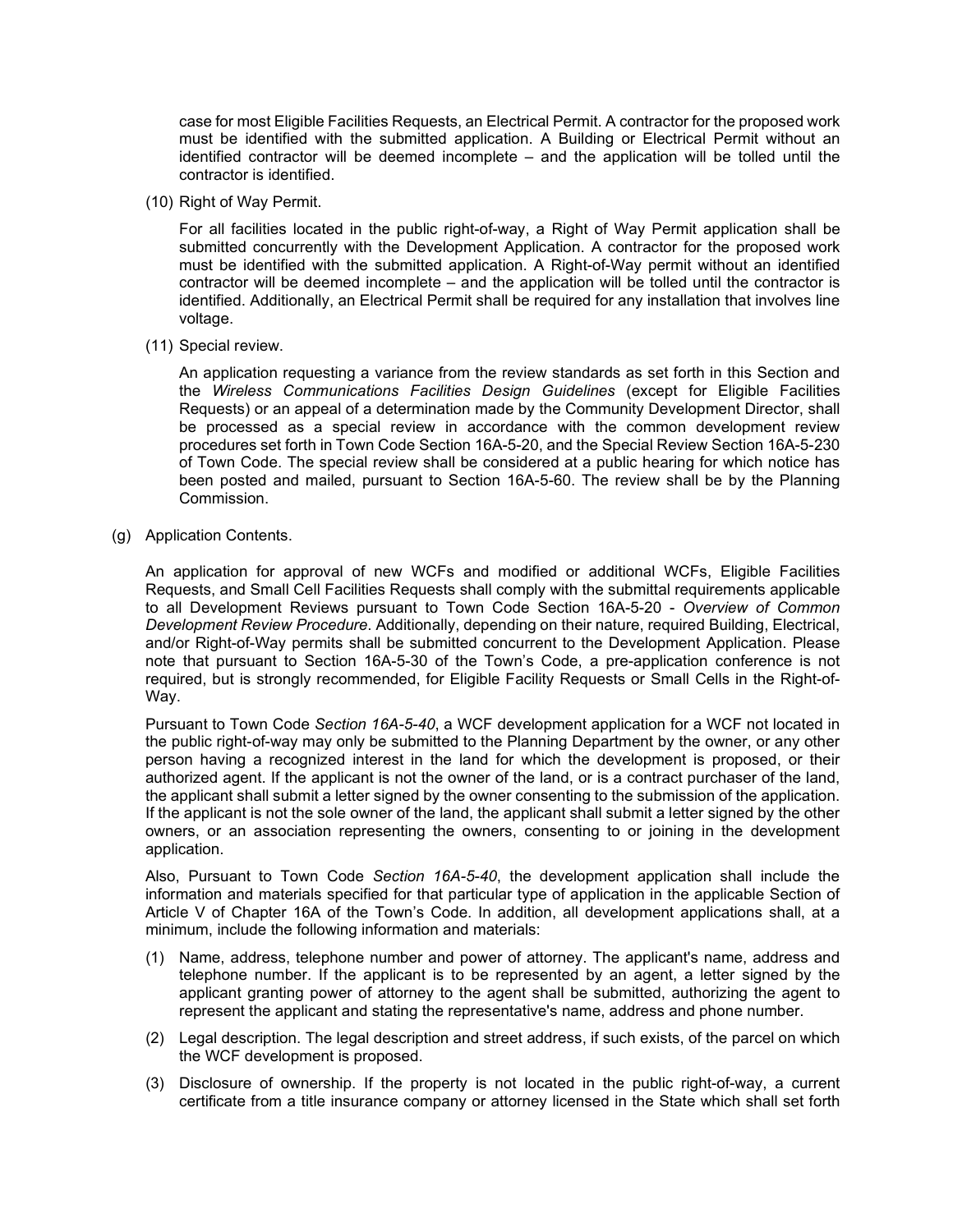the names of all owners of property included in the application and shall include a list of all mortgages, judgments, liens, contracts, easements or agreements of record that affect the property. At the Town's option, the holders or owners of such mortgages, judgments, liens, contracts, easements, or agreements of record may be required to consent to the application before it is acted upon by the Town.

- (4) Written description. A written description of the proposal and an explanation, in written, graphic or model form, of how the proposed development complies with the review standards applicable to the application, found in the applicable Section of Article V of Chapter 16A of the Town's Code.
- (5) Vicinity map. An eight and one-half inch by eleven-inch (8½" x 11") vicinity map locating the subject parcel within the Town.
- (6) Other maps. All other maps required for the application shall be prepared at a scale of one-inch equals one hundred feet (1" = 100') or larger, on sheets no larger than thirty inches by forty-two inches (30" x 42"), with an unencumbered margin of one and one-half inches (1.5") on the left hand side of the sheet and one-half inch (0.5") around the other three (3) sides of the sheet. Sheets of twenty-four by thirty-six inches (24" x 36") are preferred. If it is necessary to place information on more than one (1) sheet, an index shall be included on the first sheet. Report-size versions of all maps, reduced to a sheet size of no greater than eleven inches by seventeen inches (11" x 17"), shall also be submitted.
- (7) Base fee. All WCF development applications, except for small wireless facility development applications in the right of way, shall be accompanied by the applicable base fee from the Planning Department's fee schedule. The fee schedule shall be established and may be revised from time-to-time by the Planning Director. The fee schedule shall be available for review in the Planning Department during normal business hours.
	- a. Actual fee. The actual review fee shall be computed by the Planning Director, based upon a staff hourly rate determined by the Planning Director to be an estimate of the fully allocated hourly cost of review of the application by the Town staff, plus the actual costs incurred by the Town in employing consultants, including attorneys and engineers, performing services for the Town directly related to the application.
	- b. Reimbursement due. The applicant shall reimburse the Town for such amounts in excess of the base fee as determined by the Planning Director. The reimbursement to the Town by the applicant shall be due and payable within fifteen (15) days of the date of billing.
	- c. The Town retains the right to require an applicant to pay the fees and costs of any consultant engaged by the Town to assist in the review of plans, applications, reports, inspections, and/or testing.

The applicable fees for small cell facility development applications in the public right-of-way shall be as follows:

- a. The application fee for an application to collocate a small wireless facility that includes the installation of a new pole shall be: (i) not less than \$1,000 one-time fee for each Small Wireless Facility addressed in an application that includes a new pole; or (ii) established by the Town by resolution as a reasonable, non-discriminatory approximation of the Town's costs; or (iii) agreed upon by the Town and a permittee in a Master License Agreement.
- b. The application fee for an application to collocate a small wireless facility on an existing streetlight pole or wireless support structure, or replacement of an existing streetlight pole or wireless support structure shall be (i) not less than \$500 one-time fee for a single up-front application that includes up to five Small Wireless Facilities, with an additional \$100 for each Small Wireless Facility beyond five; or (ii) established by the Town by resolution as a reasonable, non-discriminatory approximation of the Town's costs; or (iii) agreed upon by the Town and a permittee in a Master License Agreement.
- c. A wireless provider shall pay to the Town an annual recurring license fee: (i) not less than \$270 per small wireless facility on a Town streetlight pole located in a right-of-way; or (ii)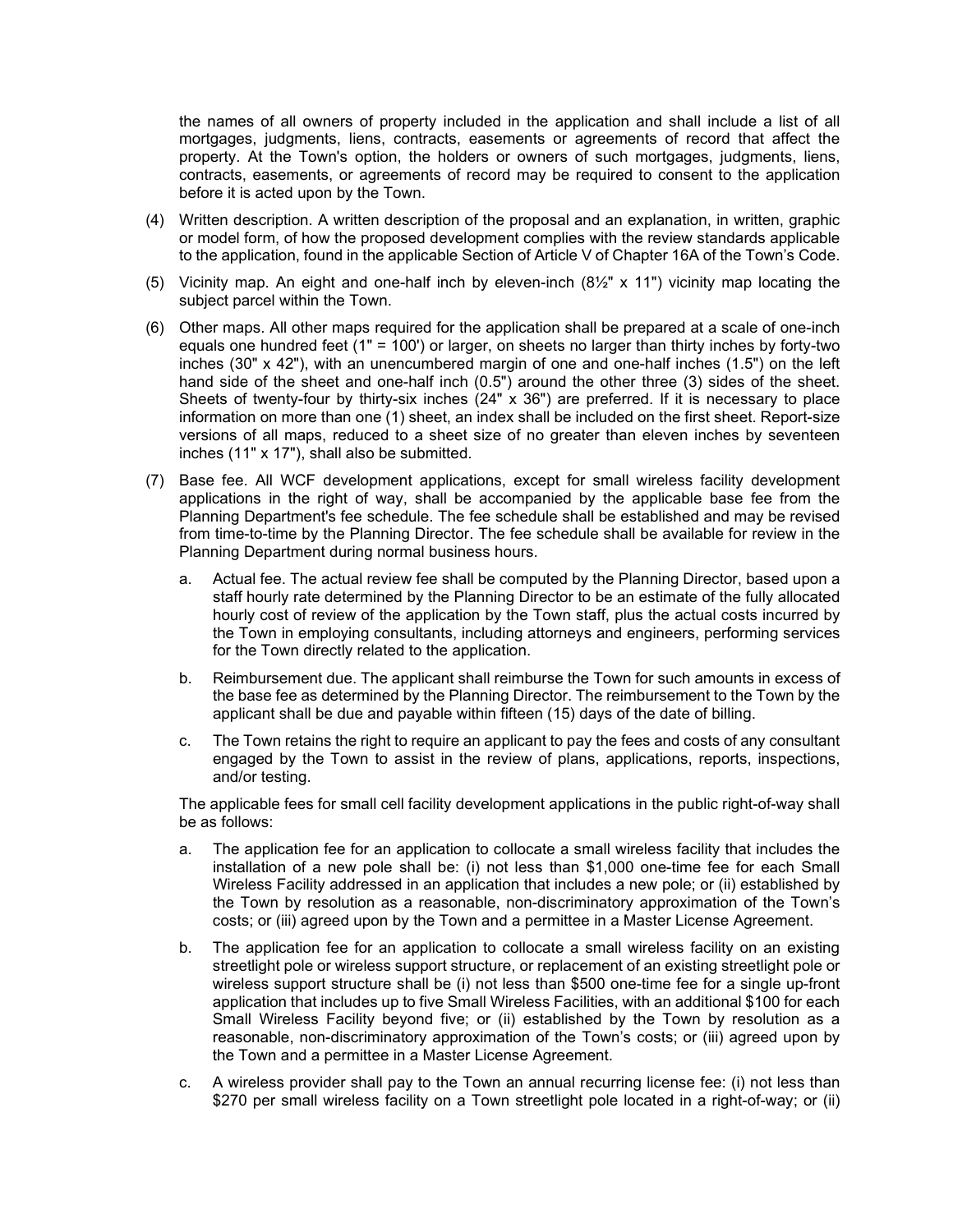established by the Town by resolution as a reasonable, non-discriminatory approximation of the Town's costs; or (iii) agreed upon by the Town and a permittee in a Master License Agreement.

The annual recurring license fee shall be payable on the first day after the first annual anniversary of the issuance of the permit or notice of intent to collocate, and on each annual anniversary date thereafter.

- d. The Town retains the right to require an applicant to pay the fees and costs of any consultant engaged by the Town to assist in the review of plans, applications, reports, inspections, and/or testing.
- (8) Additional Application Requirements and Conditions for Small Cell Facility Development Applications in the Public Right-of-way.
	- a. Site specific structural integrity and, for a Municipal streetlight pole, make-ready analysis prepared by a Colorado licensed structural engineer.
	- b. The location where each proposed small wireless facility would be installed and photographs of the location and its immediate surroundings depicting the streetlight poles or structures on which each proposed small wireless facility would be mounted or location where wireless support structures would be installed. This should include a depiction of the completed facility.
	- c. Specifications and drawings prepared by a Colorado licensed structural engineer for each proposed small wireless facility covered by the application as it is proposed to be installed.
	- d. The equipment type and model numbers for the antennas and all other wireless equipment associated with the small wireless facility.
	- e. A proposed schedule for the installation and completion of each small wireless facility covered by the application, if approved.
	- f. Certification that the collocation complies with the collocation requirements and conditions contained herein, to the best of the applicant's knowledge.
	- g. In the event that the proposed small wireless facility is to be attached to an existing pole owned by an entity other than the Town, the wireless provider shall provide legally competent evidence of the consent of the owner of such pole to the proposed collocation.
	- h. The first completed application shall have priority over applications received by different applicants for collocation on the same streetlight pole or wireless support structure. For all new pole installations, the Town retains the right to require a second applicant for the same general space to install a new pole capable of collocating both applicants internally in the pole, where technically feasible and financially reasonable. The first applicant is required to allow the subsequent applicant to replace the pole with a multi-cell pole. The original pole shall be made available to the installing applicant to salvage. If not retrieved in 30 days, the pole shall be declared abandoned and disposed.
	- i. The Town shall deny an application which does not meet the requirements of this subsection.

If the Town determines that applicable codes, ordinances or regulations that concern public safety, or the collocation requirements and conditions contained herein require that the streetlight pole or wireless support structure be replaced before the requested collocation, approval shall be conditioned on the replacement of the streetlight pole or wireless support structure at the cost of the provider.

The Town shall document the basis for a denial, including the specific code provisions or application conditions on which the denial is based, and send the documentation to the applicant.

The applicant may cure the deficiencies identified by the Town and resubmit the revised application once within thirty (30) days after notice of denial is sent to the applicant without